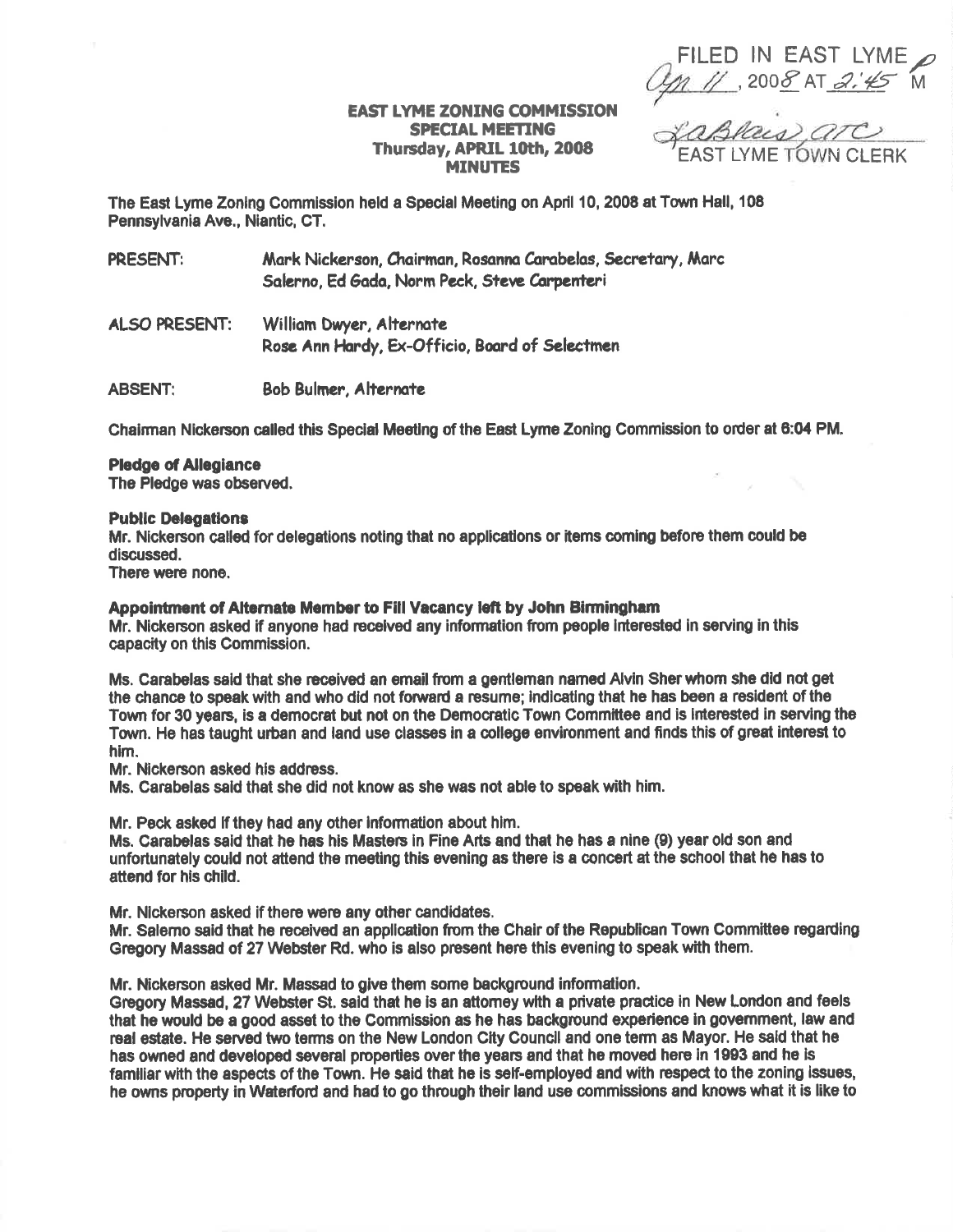also be an applicant -- he has sat on both sides of the table. He noted that he knows Alvin Sher as he lives near a summer property that he owns in Saunders Point and that he is a very nice man and very talented.

Ms. Carabelas asked if he sees any of his properties in Town coming before this Commission and if this would present a conflict of interest for him.

Mr. Massad said no - he owns property in Waterford that he was seeking to develop. He added that his summer property is an older beach home that pre-dates zoning.

Mr. Carpenteri asked if he has represented people legally in zoning issues and if that might be a problem. Mr. Massad said that he has only represented himsetf and that he pracfices ln Rhode lsland and not here and that he does not see it as a conflict.

Mr. Nickerson thanked Mr. Massad for coming forward. He then asked if there was anyone else that wished to come forward.

Ms. Carabelas said that she did put forth Pam Bymes name last week and that she has to withdraw it as Ms. Bymes has indicated to her that she is not interested in serving as an altemate as she has been traveling a lot lately for her job.

Mr. Nickerson called for nominations to fill the vacancy of John Birmingham for Zoning Commission Altemate.<br>\*MOTION (1)

Mr. Salemo moved to nominate Gregory Massad of 27 Webster Road to fill the position of Zoning Commission Altemate.

Mr. Peck seconded the motion.

\*\*MOTION (2)

Ms. Carabelas moved to nominate Alvin Sher to fill the position of Zoning Commission Alternate. Mr. Gada seconded the motion.

Mr. Nickerson called three times for any other nominations  $-$ Hearing none -He called for a motion to close nominations.<br>\*\*MOTION (3) Ms. Carabelas moved that norninations forthe Zoning Commission Altemate position be dosed. Mr. Salemo seconded the motion. Vote:  $6-0-0$ . Motion passed.

Mr. Nickerson called for a vote on MOTION (2) - all those in favor of Alvin Sher to fill the Zoning Commission altemate position. Votes for Alvin Sher: Ms. Carabelas and Mr. Gada.

Mr. Nickerson called for a vote on MOTION  $(1)$  - all those in favor of Gregory Massad to fill the Zoning Commission altemate position. Votes for Gregory Massad: Mr. Peck, Mr. Carpenteri, Mr. Salerno and Mr. Nickerson

The Commission congratulated Mr. Massad and welcomed him.

**Adiournment** \*,MOT|ON (4) Mr. Salemo moved to adjoum this Special Meeting of the East Lyme Zoning Commission at 6:20 PM. Ms. Carabelas seconded the motion. Vote:  $6 - 0 - 0$ . Motion passed,

Respectfully submitted,

Karen Zmitruk, **Recording Secretary**